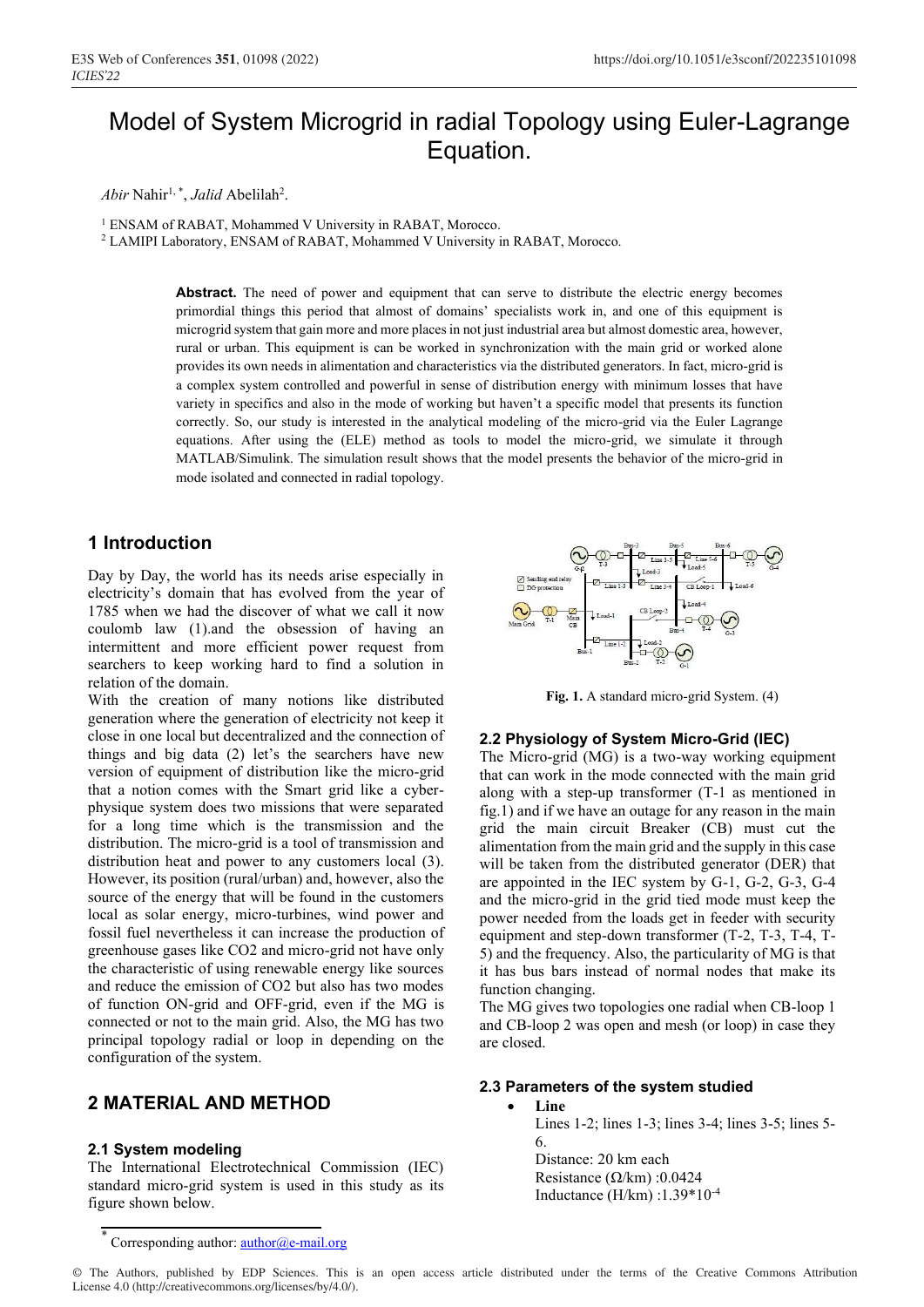Capacitance (F/km): 5.01\*10-9

- **Transformers**  T-1 step-up, transmission factor: 79/13 kV T-2 and T-5 step-down, transmission factor: 0.575/13 kV T-3 and T-4 step-down, transmission factor: 0.4/13 kV
- **Generators** 
	- Main grid voltage: 79 kV, frequency: 50 Hz G-1 voltage: 575 V, frequency :50 Hz G-2 voltage: 0.4 kV, frequency:50Hz G-3 voltage: 13 kV, frequency:50Hz G-4 voltage: 575 V, frequency:50Hz

• **Loads**

Load 1 :  $R_1=13Ω, C_1=0.2F, L_1=30H.$ Load 2 :  $R_2 = 5Ω$ , C<sub>2</sub>=0.5F, L<sub>2</sub>=5H. Load 3 :  $R_3 = 2.5$ Ω, C<sub>3</sub>=0.3F, L<sub>3</sub>=8H. Load 4 :  $R_4$ =6Ω, C<sub>4</sub>=0.7F, L<sub>4</sub>=13H. Load 5 :  $R_5 = 8Ω$ , C<sub>5</sub>=0.9F, L<sub>5</sub>=6.5H. Load 6 :  $R_6 = 2Ω$ , C<sub>6</sub>=0.3F, L<sub>6</sub>=5H.

#### **2.4 Analytical modeling**

Modeling as a general term is a prosperous science and the objective of our study is to establish a model in the form of differential equations to describe the functioning of the system in concrete and to achieve this goal, we will apply the Euler-Lagrange equation (ELE).

the ELE are equations to study the motion of the system through varying the Lagrangian which is written in the following form:

$$
L(q, \dot{q}, t) := T(q, \dot{q}, t) - V(q, t)
$$
 (1) (5)

 $T$ : the total kinetic energy of the system.

 $V$ : the potential energy of the system.

The Lagrange equations are described below:

$$
\frac{d}{dt}\left(\frac{\partial T^*}{\partial \dot{q}}\right) - \frac{\partial T^*}{\partial q} + \frac{\partial D}{\partial \dot{q}} + \frac{\partial V}{\partial q} = e^S \tag{2}
$$

 D: Rayleigh dissipation function es : generalized source effort  $q = [q_1, q_2, \dots, q_n]^T$ : generalized displacements.  $\dot{q} = [\dot{q}_1, \dots, \dot{q}_n]^T$ : generalized flows.

 After extracting the equations of motion of the microgrid system in differential form, these equations will allow us to establish the block diagram of each equation separately to simulate it afterwards in the MATLAB/Simulink.

## **3 RESULTS**

The microgrid has two modes of function that can work connected to the main grid in the grid tied mode or disconnected in isolated mode (6), our study is focused in the modeling the system microgrid so we must touch each case separately.

#### **3.1 Model of microgrid in grid tied mode**

As presented before the microgrid in this mode takes power from the main grid and (DER). So, the model of the microgrid in this case is presented below.

$$
l_{1eq} \frac{di_1}{dt} + l_2 \frac{di_2}{dt} + l_4 \frac{di_3}{dt} + l_5 \frac{di_4}{dt} + l_{51eq} \frac{di_5}{dt} + C_{1eq}q_1 + \frac{q_2}{c_2} +
$$
\n
$$
C_{31eq}q_3 + \frac{q_4}{c_5} + C_{51eq}q_5 + R_{1eq}i_1 + R_2i_2 + R_4i_3 + R_5i_4 +
$$
\n
$$
R_{51eq}i_5 = m_{T-1} * U_m
$$
\n(3)\nWith:\n
$$
l_1 = l_1 + l_2 + l_3 + l_4 + l_5 + l_6 + l_7 + l_8 + l_9 + l_1 + l_0
$$
\n(4)

 $= l_1 + l_{1-2} + l_{1-3} + l_2 + l_3 + l_{3-4} + l_{3-5} + l_4 + l_5$  (4)  $l_1$ : inductance of load 1 and  $l_2$ : inductance of load 2 and so on.

$$
l_{1-2}
$$
: inductance of lines 1-2 and so on.  
\n
$$
C_{1eq} = \frac{1}{C_1} + \frac{1}{C_{1-2}} + \frac{1}{C_2} + \frac{1}{C_3} + \frac{1}{C_4} + \frac{1}{C_5} + \frac{1}{C_{3-4}} + \frac{1}{C_{3-5}}
$$
 (5)

 $C_1$ : capacitance of load 1 and so on.  $C_{1-2}$ : capacitance of lines 1-2 and so on.

$$
C_{31eq} = \frac{1}{c_3} + \frac{1}{c_4}
$$
 (6)

$$
C_{51eq} = \frac{1}{c_4} + \frac{1}{c_5} + \frac{1}{c_{3-4}} + \frac{1}{c_{3-5}}
$$
(7)  

$$
R_{1eq} = R_1 + R_2 + R_3 + R_5 + R_{1-2} + R_{1-3} + R_{3-4} + \dots
$$

$$
R_{1eq} = R_1 + R_2 + R_3 + R_5 + R_{1-2} + R_{1-3} + R_{3-4} + R_{3-5}
$$
\n(8)

 $R_1$ : resistance of load 1 and so on.

 $R_{1-2}$ : resistance of lines 1-2 and so on.

 $R_{51eq} = R_3 + R_4 + R_5 + R_{3-4} + R_{3-5}$  (9)

 $m_{T-1}$ : transmission factor of Transformer T-1.

 $U_m$ : the nominal voltage of main grid.

The second equation is

$$
l_2 \frac{di_1}{dt} + \frac{q_1}{c_2} + R_1 i_1 + l_2 \frac{di_2}{dt} + \frac{q_2}{c_2} + R_2 i_2 = m_{T-2} * U_{G-1}(10)
$$
  
With:

 $m_{T-2}$ : transmission factor of Transformer T-2 and so on.  $U_{G-1}$ : the nominal voltage of generator G-1 and so on.

The third equation is

$$
l_4 \frac{di_1}{dt} + l_4 \frac{di_3}{dt} + l_4 \frac{di_5}{dt} + \left(\frac{1}{C_3} + \frac{1}{C_4}\right) (q_1 + q_3) + \frac{q_5}{C_4} +
$$
  
\n
$$
R_4(i_1 + i_3 + i_5) = m_{T-4} * U_{G-3}
$$
\n(11)  
\nThe fourth equation is  
\n
$$
l_5 \frac{di_1}{dt} + (l_5 + l_6 + l_{5-6}) \frac{di_4}{dt} + l_5 \frac{di_5}{dt} + \left(\frac{1}{C_5} + \frac{1}{C_6} + \frac{1}{C_{5-6}}\right) q_4 +
$$
  
\n
$$
\frac{1}{C_5} (q_1 + q_5) + R_5 (i_1 + i_4 + i_5) + (R_6 + R_{5-6}) i_4 = m_{T-5} *
$$
  
\n
$$
U_{G-4}
$$
\n(12)  
\nThe fifth equation is

$$
(l_3 + l_{3-4} + l_{3-5} + l_4 + l_5) \frac{di_1}{dt} + l_4 \frac{di_3}{dt} + l_5 \frac{di_4}{dt} + (l_3 + l_{3-4} + l_{3-5} + l_4 + l_5) \frac{di_5}{dt} + \frac{1}{C_4} (q_1 + q_3 + q_5) + \frac{1}{C_5} (q_1 + q_4 + q_5) +
$$
  

$$
\left(\frac{1}{C_{3-4}} + \frac{1}{C_{3-5}}\right) (q_1 + q_5) + (R_3 + R_{3-4} + R_{3-5} + R_4 + R_5) i_1 +
$$
  

$$
R_4 i_3 + R_5 i_4 + (R_3 + R_{3-4} + R_{3-5} + R_4 + R_5) i_5 = m_{T-3} *
$$
  

$$
U_{G-2}
$$
 (13)

We give in Fig. 2 the inputs and the outputs of the realized model.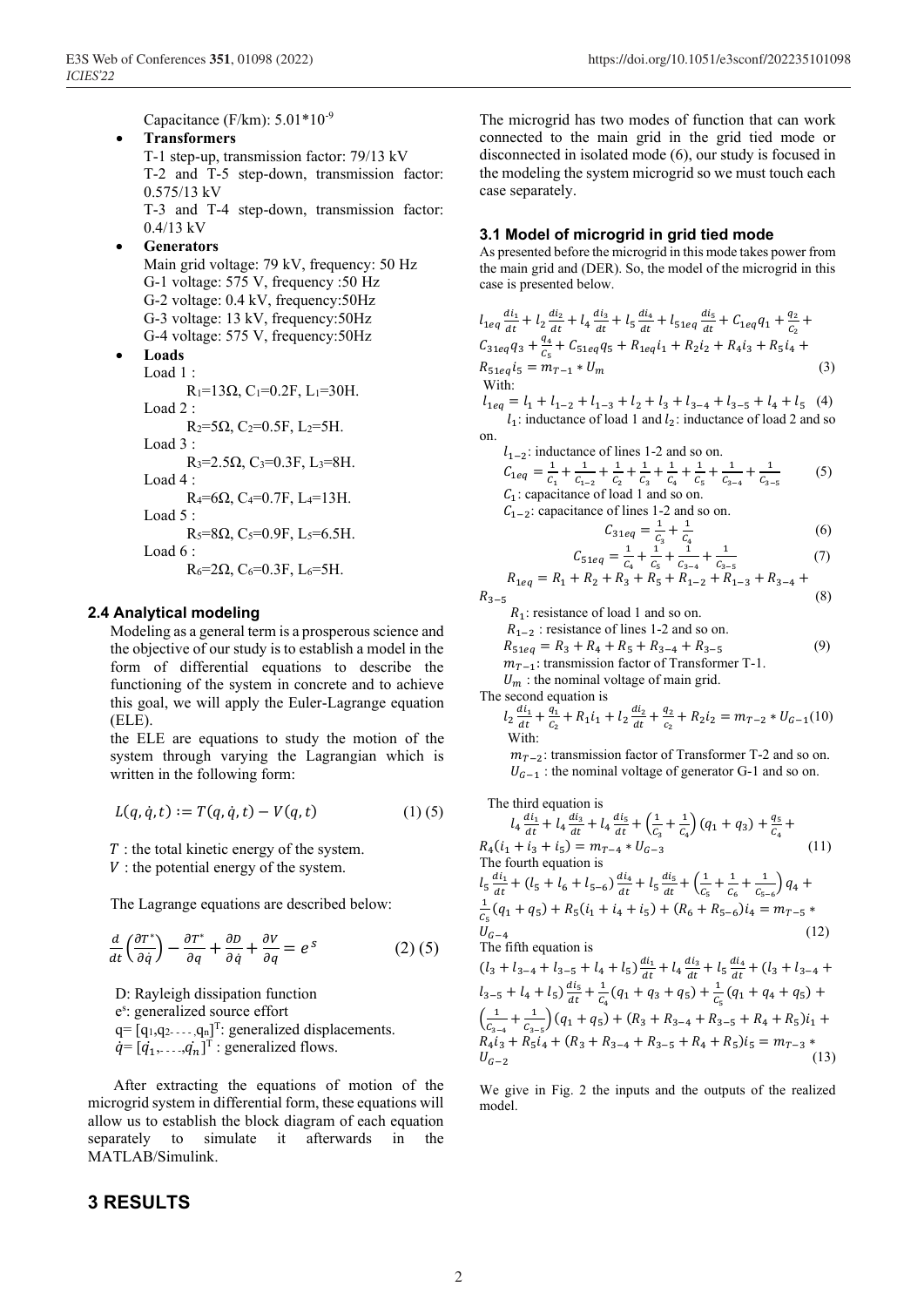

 **Fig. 2.** Model inputs-outputs.

And the Simulation Result Is Presented Below:



Fig. 5. Evolution of current i3(t).



Fig. 7. Evolution of current i5(t).

#### **3.2 Model of Microgrid in Disconnected Mode**

The microgrid in the mode of is solely responsible for energy production. So, the energy in this case took from (DER) and the Main CB cut the alimentation from main Grid, this new data allows us to eliminate the first equation because i1=0A now.

The model of microgrid will be as presented below. The first equation:

$$
l_2 \frac{di_2}{dt} + \frac{q_2}{c_2} + R_2 i_2 = m_{T-2} * U_{G-1}
$$
 (14)

The second equation:

$$
l_4 \frac{di_3}{dt} + l_4 \frac{di_5}{dt} + \left(\frac{1}{c_3} + \frac{1}{c_4}\right) q_3 + \frac{q_5}{c_4} + R_4(i_3 + i_5) =
$$
  

$$
m_{T-4} * U_{G-3}
$$
 (15)

The third equation:

$$
(l_5 + l_6 + l_{5-6})\frac{di_4}{dt} + l_5 \frac{di_5}{dt} + \left(\frac{1}{c_5} + \frac{1}{c_6} + \frac{1}{c_{5-6}}\right)q_4 + \frac{q_5}{c_5} +
$$
  
\n
$$
R_5(i_4 + i_5) + (R_6 + R_{5-6})i_4 = m_{T-5} * U_{G-4}
$$
 (16)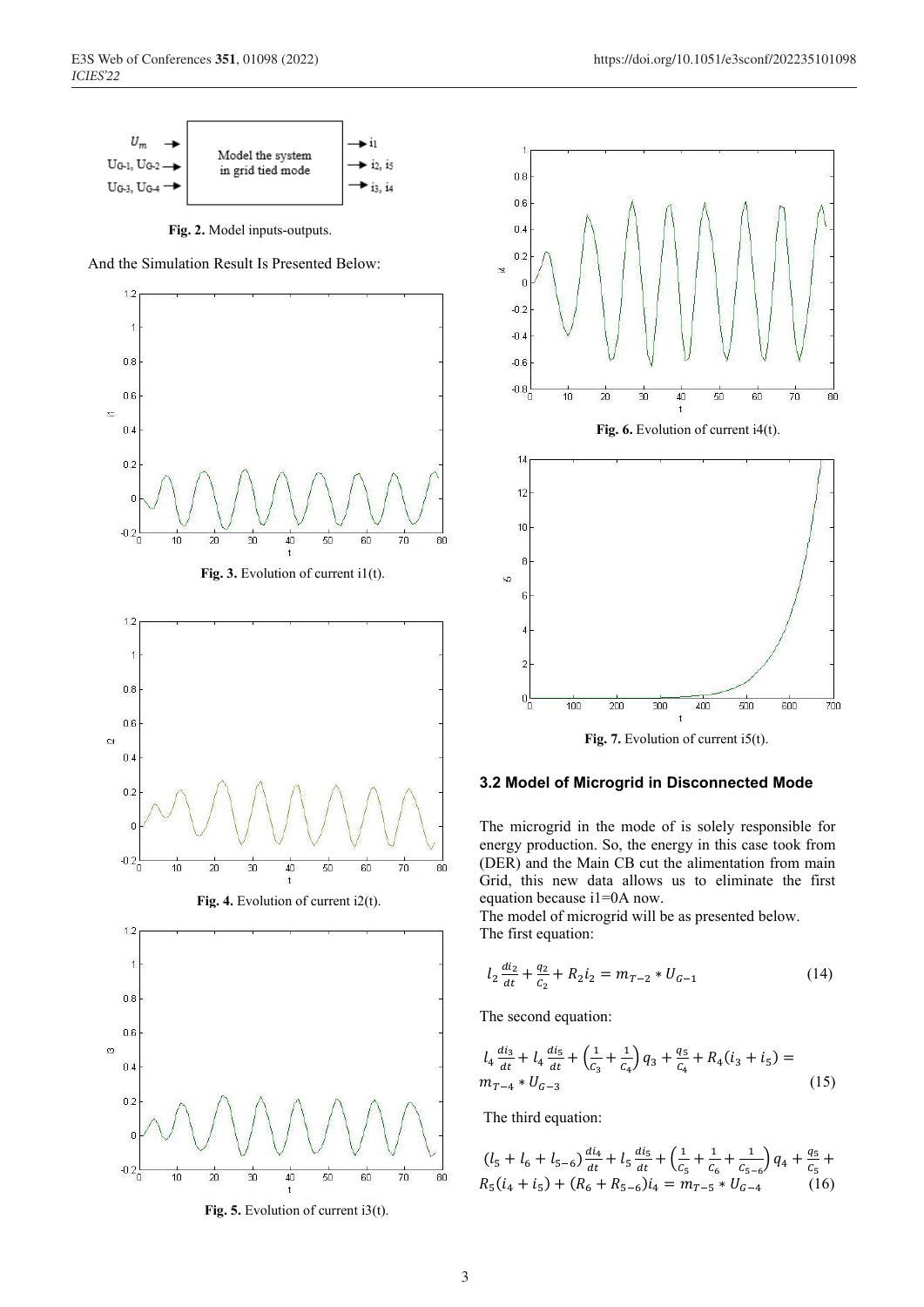The fourth equation:

$$
l_4 \frac{di_3}{dt} + l_5 \frac{di_4}{dt} + (l_3 + l_{3-4} + l_{3-5} + l_4 + l_5) \frac{di_5}{dt} +
$$
  
\n
$$
\frac{1}{C_4} (q_3 + q_5) + \frac{1}{C_5} (q_4 + q_5) + \left( \frac{1}{C_{3-4}} + \frac{1}{C_{3-5}} \right) q_5 + R_4 i_3 +
$$
  
\n
$$
R_5 i_4 + (R_3 + R_{3-4} + R_{3-5} + R_4 + R_5) i_5 = m_{T-3} *
$$
  
\n
$$
U_{G-2}
$$
\n(17)

We give in fig.8 the inputs and the outputs of the realized model.



 **Fig. 8.** Model inputs-outputs.

The simulation result is presented below.



**Fig. 10.** Evolution of current i3(t).





## **4 DISCUSSION**

In our modeling of system micro-grid, we are taken just the configuration radial and we simulated the two modes of function as connected or isolated from the main grid and we know that the function of the micro-grid in modes connected isn't like in mode isolated and the simulation result present that isn't the same. So, for the mode connected we have five inputs correspond to the voltage of the main grid and voltage of distributed generators G-1, G-2, G-3, G-4 and five outputs which are the current generated from the main grid i1 (t) and i2 (t) generated from G-1, i3 (t) generated from G-3, i4 (t) generated from G-4 and i5 (t) generated from G-2.

From figure 3,4,5 until 6 we notice that we have sinusoidal signals with same frequency imposed by the main grid and you know that the micro-grid in modes connected in its normal function has its frequency imposed from the main grid and not from distributed generators and for the current i5 (t) we have an exponential signal indeed we know that the sum of sinusoidal signals gives sinusoidal signals and even in case of integration and derivation but for the current corresponds to G-2 we have falling of sinusoidal fidelity.

E3S Web of Conferences **351**, 01098 (2022) https://doi.org/10.1051/e3sconf/202235101098